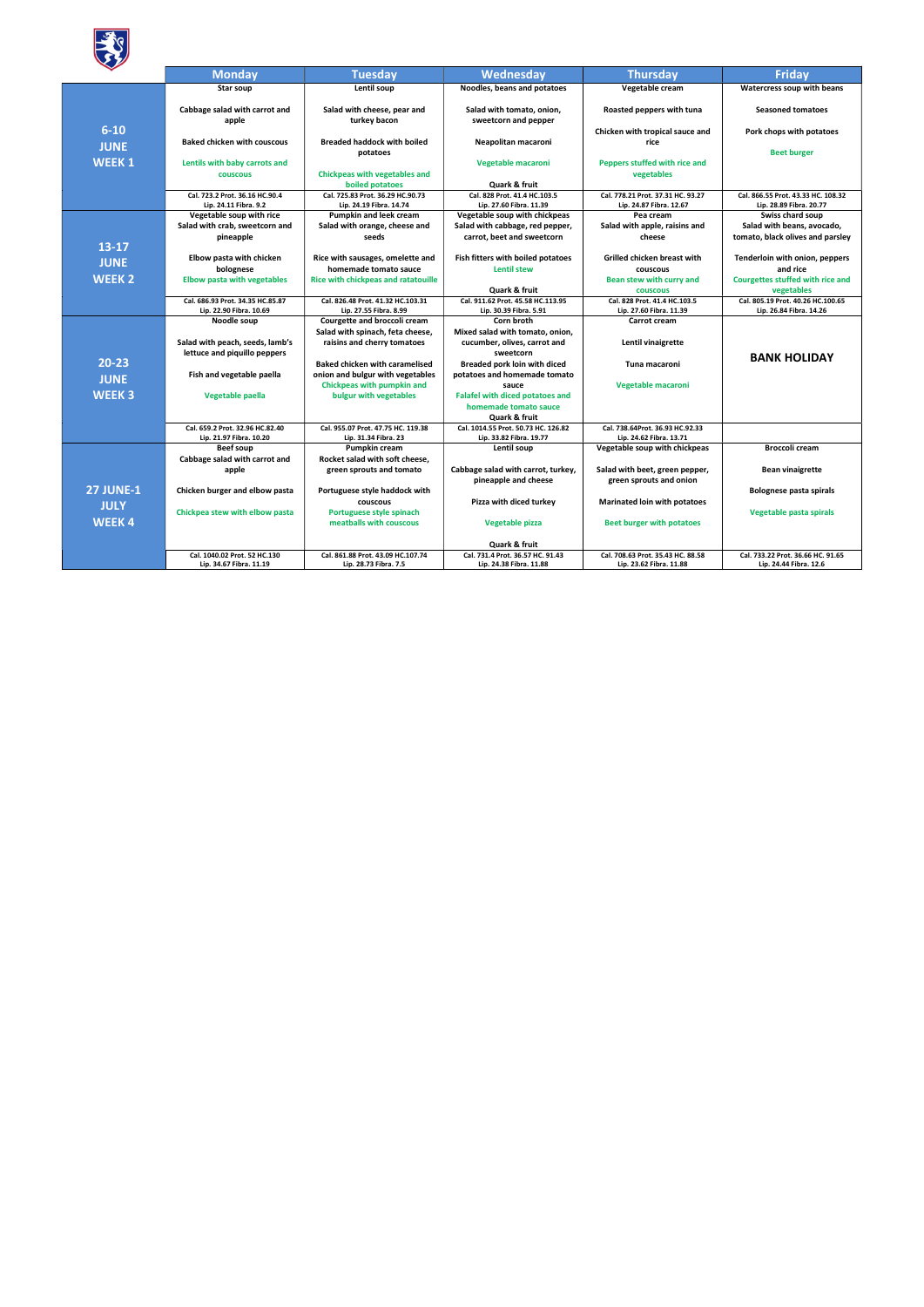|                  | <b>ALLERGEN LIST WARE</b>                         |                    |          |             | $6th - 10th$ JUNE<br>WEEK 1 |                |     |              |             |               |                |               |        |                |              |
|------------------|---------------------------------------------------|--------------------|----------|-------------|-----------------------------|----------------|-----|--------------|-------------|---------------|----------------|---------------|--------|----------------|--------------|
| Day              | <b>DISH</b>                                       | Gluten             | Crustac. | Egg         | <b>Fish</b>                 | <b>Peanuts</b> | Soy | <b>Milk</b>  | <b>Nuts</b> | <b>Celery</b> | <b>Mustard</b> | <b>Sesame</b> | Lupine | <b>Mollusc</b> | <b>Sulph</b> |
| 6                | <b>Star soup</b>                                  | $\pmb{\times}$     |          |             |                             |                |     |              |             |               |                |               |        |                |              |
| 6                | Cabbage salad with carrot and apple               |                    |          | $\mathsf X$ |                             |                |     |              |             |               | $\mathsf{X}$   |               |        |                |              |
| 6                | <b>Baked chicken with couscous</b>                | $\pmb{\times}$     |          |             |                             |                |     |              |             |               |                |               |        |                |              |
| 6 <sup>1</sup>   | Lentils with baby carrots and couscous            | $\mathsf X$        |          |             |                             |                |     |              |             |               |                |               |        |                |              |
| $\overline{7}$   | Lentil soup                                       |                    |          |             |                             |                |     |              |             |               |                |               |        |                |              |
| $\overline{7}$   | Salad with cheese, pear and turkey<br>bacon       |                    |          | $\mathsf X$ |                             |                |     | $\mathsf{X}$ |             |               | $\mathsf{X}$   |               |        |                |              |
| $\overline{7}$   | <b>Breaded haddock with boiled potatoes</b>       | $\mathsf{x}$       |          |             | X                           |                |     |              |             |               |                |               |        |                |              |
| $\overline{7}$   | Chickpeas with vegetables and boiled<br>potatoes  |                    |          |             |                             |                |     |              |             |               |                |               |        |                |              |
| 8                | Noodles, beans and potatoes                       | $\mathsf{x}$       |          |             |                             |                |     |              |             |               |                |               |        |                |              |
| 8 <sup>°</sup>   | Salad with tomato, onion, sweetcorn<br>and pepper |                    |          |             |                             |                |     |              |             |               |                |               |        |                |              |
| 8                | Neapolitan macaroni                               | $\pmb{\times}$     |          |             |                             |                |     |              |             |               |                |               |        |                |              |
| $\boldsymbol{8}$ | Vegetable macaroni                                | $\pmb{\mathsf{X}}$ |          |             |                             |                |     |              |             |               |                |               |        |                |              |
| 9                | Vegetable cream                                   |                    |          |             |                             |                |     |              |             |               |                |               |        |                |              |
| 9                | Roasted peppers with tuna                         |                    |          |             | X                           |                |     |              |             |               |                |               |        |                |              |
| 9                | Chicken with tropical sauce and rice              | $\pmb{\times}$     |          |             |                             |                |     |              |             |               |                |               |        |                |              |
| 9 <sup>°</sup>   | Peppers stuffed with rice and<br>vegetables       |                    |          |             |                             |                |     |              |             |               |                |               |        |                |              |
| 10               | Watercress soup with beans                        |                    |          |             |                             |                |     |              |             |               |                |               |        |                |              |
| ${\bf 10}$       | <b>Seasoned tomatoes</b>                          |                    |          |             |                             |                |     |              |             |               |                |               |        |                |              |
| 10               | Pork chops with potatoes                          |                    |          |             |                             |                |     |              |             |               |                |               |        |                |              |
| 10               | <b>Beet burger</b>                                |                    |          |             |                             |                |     |              |             |               |                |               |        |                |              |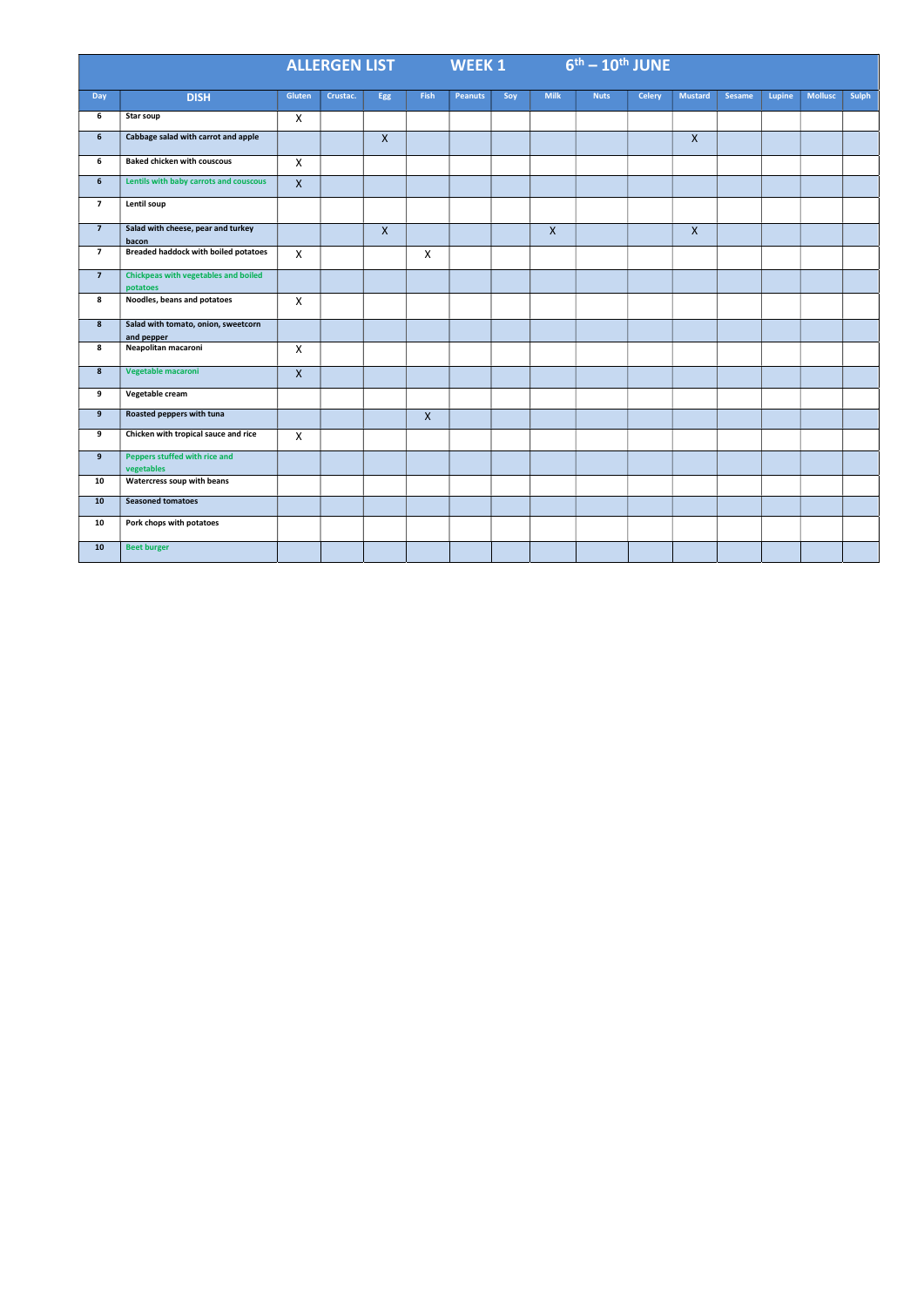|            |                                                                | <b>ALLERGEN LIST THE REAL PROPERTY</b> |              |              |              | <b>WEEK 2</b>  |              |              | $13th - 17th$ JUNE |               |                |               |        |                |              |
|------------|----------------------------------------------------------------|----------------------------------------|--------------|--------------|--------------|----------------|--------------|--------------|--------------------|---------------|----------------|---------------|--------|----------------|--------------|
| <b>Day</b> | <b>DISH</b>                                                    | Gluten                                 | Crustac.     | Egg          | <b>Fish</b>  | <b>Peanuts</b> | Soy          | <b>Milk</b>  | <b>Nuts</b>        | <b>Celery</b> | <b>Mustard</b> | <b>Sesame</b> | Lupine | <b>Mollusc</b> | <b>Sulph</b> |
| 13         | Vegetable soup with rice                                       |                                        |              |              |              |                |              |              |                    |               |                |               |        |                |              |
| 13         | Salad with crab, sweetcorn and<br>pineapple                    |                                        | $\mathsf{X}$ | $\mathsf{X}$ |              |                |              |              |                    |               |                |               |        | $\mathsf{X}$   |              |
| 13         | Elbow pasta with chicken bolognese                             | $\pmb{\times}$                         |              |              |              |                |              |              |                    |               |                |               |        |                |              |
| 13         | <b>Elbow pasta with vegetables</b>                             | $\mathsf{X}$                           |              |              |              |                |              |              |                    |               |                |               |        |                |              |
| 14         | Pumpkin and leek cream                                         |                                        |              |              |              |                |              |              |                    |               |                |               |        |                |              |
| 14         | Salad with orange, cheese and seeds                            |                                        |              |              |              |                |              | $\mathsf{X}$ | $\mathsf{X}$       |               |                |               |        |                |              |
| 14         | Rice with sausages, omelette and<br>homemade tomato sauce      |                                        |              | X            |              |                |              |              |                    |               |                |               |        |                |              |
| 14         | Rice with chickpeas and ratatouille                            |                                        |              |              |              |                |              |              |                    |               |                |               |        |                |              |
| 15         | Vegetable soup with chickpeas                                  |                                        |              |              |              |                |              |              |                    |               |                |               |        |                |              |
| 15         | Salad with cabbage, red pepper, carrot,<br>beet and sweetcorn  |                                        |              |              |              |                |              |              |                    |               |                |               |        |                |              |
| 15         | Fish fitters with boiled potatoes                              | $\mathsf{X}$                           | $\mathsf{X}$ | $\mathsf{X}$ | $\mathsf{X}$ |                | $\mathsf{X}$ | $\mathsf{X}$ | $\mathsf{X}$       |               |                |               |        | $\mathsf{X}$   |              |
| 15         | <b>Lentil stew</b>                                             |                                        |              |              |              |                |              |              |                    |               |                |               |        |                |              |
| 16         | Pea cream                                                      |                                        |              |              |              |                |              | $\mathsf{X}$ |                    |               |                |               |        |                |              |
| 16         | Salad with apple, raisins and cheese                           |                                        |              | $\mathsf{X}$ |              |                |              | $\mathsf{X}$ |                    |               |                |               |        |                |              |
| 16         | Grilled chicken breast with couscous                           | $\mathsf{X}$                           |              |              |              |                |              |              |                    |               |                |               |        |                |              |
| 16         | Bean stew with curry and couscous                              | $\boldsymbol{\mathsf{X}}$              |              |              |              |                |              |              |                    |               |                |               |        |                |              |
| 17         | Swiss chard soup                                               |                                        |              |              |              |                |              |              |                    |               |                |               |        |                |              |
| 17         | Salad with beans, avocado, tomato,<br>black olives and parsley |                                        |              |              |              |                |              |              |                    |               |                |               |        |                |              |
| 17         | Tenderloin with onion, peppers and<br>rice                     |                                        |              |              |              |                |              |              |                    |               |                |               |        |                |              |
| 17         | Courgettes stuffed with rice and<br>vegetables                 |                                        |              |              |              |                |              |              |                    |               |                |               |        |                |              |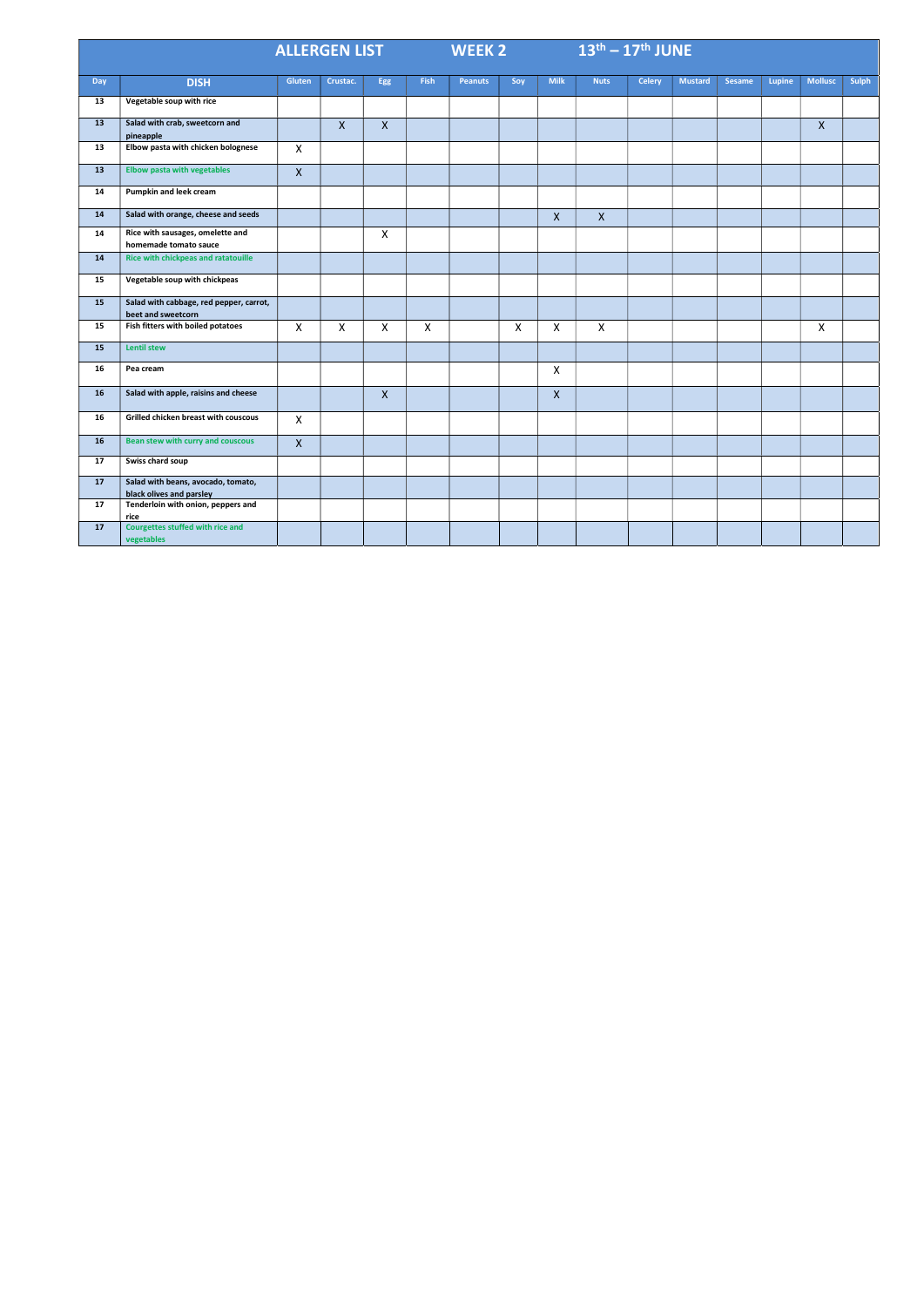|            |                                                                           | <b>ALLERGEN LIST THE</b>  |          |              |              | WEEK 3         |     |                           | $20th - 23rd$ JUNE |               |                |        |        |                |              |
|------------|---------------------------------------------------------------------------|---------------------------|----------|--------------|--------------|----------------|-----|---------------------------|--------------------|---------------|----------------|--------|--------|----------------|--------------|
| <b>Day</b> | <b>DISH</b>                                                               | Gluten                    | Crustac. | Egg          | Fish         | <b>Peanuts</b> | Soy | <b>Milk</b>               | <b>Nuts</b>        | <b>Celery</b> | <b>Mustard</b> | Sesame | Lupine | <b>Mollusc</b> | <b>Sulph</b> |
| 20         | Noodle soup                                                               | $\mathsf{X}$              |          |              |              |                |     |                           |                    |               |                |        |        |                |              |
| 20         | Salad with peach, seeds, lamb's lettuce<br>and piquillo peppers           |                           |          |              |              |                |     |                           | $\mathsf{X}$       |               | X              |        |        |                |              |
| 20         | Fish and vegetable paella                                                 |                           |          |              | $\mathsf{X}$ |                |     |                           |                    |               |                |        |        |                |              |
| 20         | Vegetable paella                                                          |                           |          |              |              |                |     |                           |                    |               |                |        |        |                |              |
| 21         | Courgette and broccoli cream                                              |                           |          |              |              |                |     | $\boldsymbol{\mathsf{X}}$ |                    |               |                |        |        |                |              |
| 21         | Salad with spinach, feta cheese, raisins<br>and cherry tomatoes           |                           |          |              |              |                |     | $\mathsf{X}$              |                    |               |                |        |        |                |              |
| 21         | Baked chicken with caramelised onion<br>and bulgur with vegetables        |                           |          |              |              |                |     |                           |                    |               |                |        |        |                |              |
| 21         | <b>Chickpeas with pumpkin and bulgur</b><br>with vegetables               |                           |          |              |              |                |     |                           |                    |               |                |        |        |                |              |
| 22         | Corn broth                                                                |                           |          | $\mathsf{X}$ |              |                |     |                           |                    |               |                |        |        |                |              |
| 22         | Mixed salad with tomato, onion,<br>cucumber, olives, carrot and sweetcorn |                           |          |              |              |                |     |                           |                    |               |                |        |        |                |              |
| 22         | <b>Breaded pork loin with diced potatoes</b><br>and homemade tomato sauce | $\mathsf{X}$              |          |              |              |                |     |                           |                    |               |                |        |        |                |              |
| 22         | <b>Falafel with diced potatoes and</b><br>homemade tomato sauce           | $\mathsf{X}$              |          |              |              |                |     |                           |                    |               |                |        |        |                |              |
| 23         | Carrot cream                                                              |                           |          |              |              |                |     |                           |                    |               |                |        |        |                |              |
| 23         | Lentil vinaigrette                                                        |                           |          |              |              |                |     |                           |                    |               |                |        |        |                |              |
| 23         | Tuna macaroni                                                             | $\boldsymbol{\mathsf{X}}$ |          |              | $\mathsf{X}$ |                |     |                           |                    |               |                |        |        |                |              |
| 23         | Vegetable macaroni                                                        | $\mathsf{X}$              |          |              |              |                |     |                           |                    |               |                |        |        |                |              |
|            |                                                                           |                           |          |              |              |                |     |                           |                    |               |                |        |        |                |              |
|            |                                                                           |                           |          |              |              |                |     |                           |                    |               |                |        |        |                |              |
|            |                                                                           |                           |          |              |              |                |     |                           |                    |               |                |        |        |                |              |
|            |                                                                           |                           |          |              |              |                |     |                           |                    |               |                |        |        |                |              |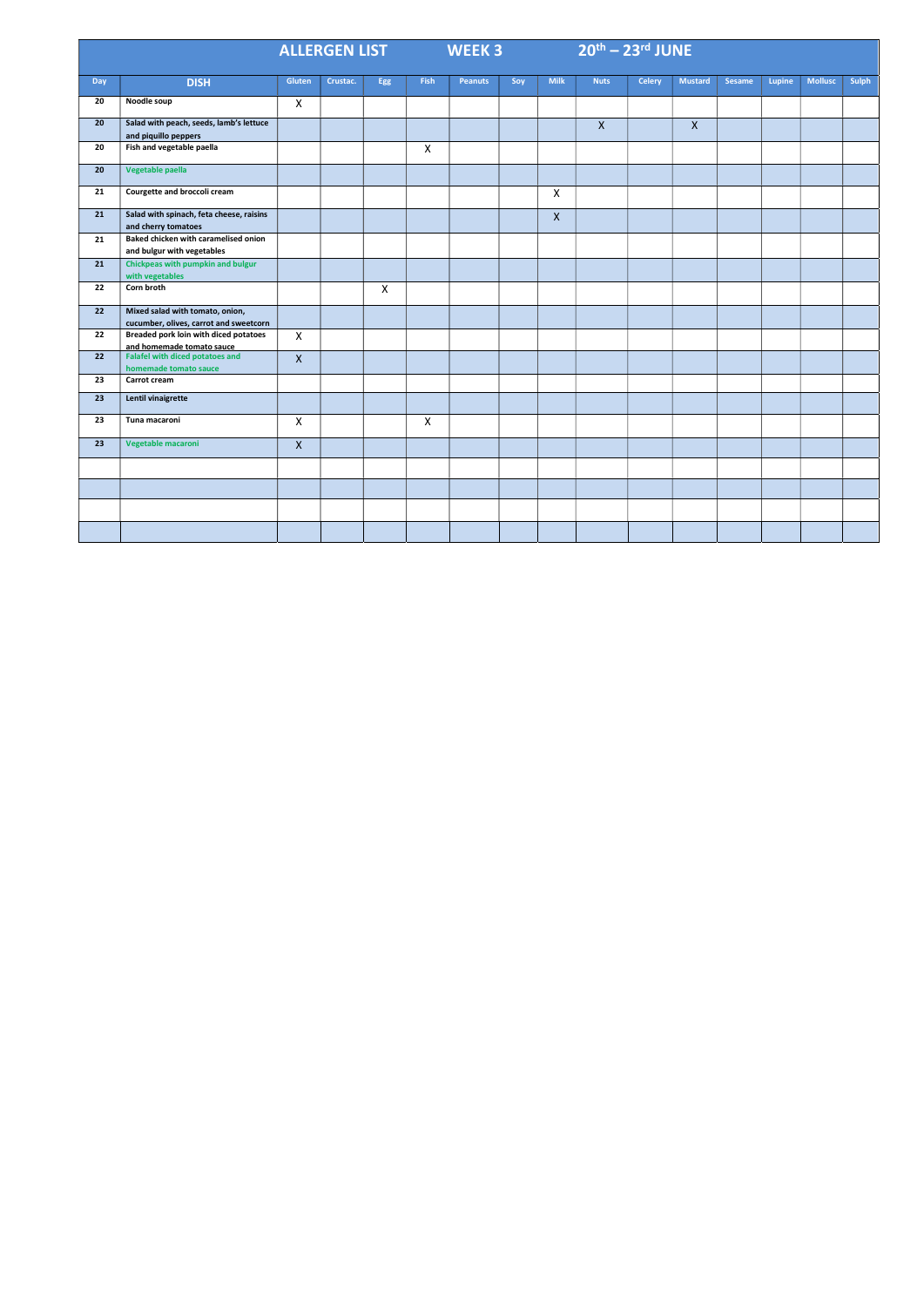|                 |                                                            | <b>ALLERGEN LIST THE</b>  |          |              |              | <b>WEEK4</b>   |     |                           | $27th$ JUNE $-1st$ JULY |               |                |               |        |                |              |
|-----------------|------------------------------------------------------------|---------------------------|----------|--------------|--------------|----------------|-----|---------------------------|-------------------------|---------------|----------------|---------------|--------|----------------|--------------|
| <b>Day</b>      | <b>DISH</b>                                                | Gluten                    | Crustac. | Egg          | <b>Fish</b>  | <b>Peanuts</b> | Soy | <b>Milk</b>               | <b>Nuts</b>             | <b>Celery</b> | <b>Mustard</b> | <b>Sesame</b> | Lupine | <b>Mollusc</b> | <b>Sulph</b> |
| 27              | <b>Beef soup</b>                                           |                           |          |              |              |                |     |                           |                         |               |                |               |        |                |              |
| 27              | Cabbage salad with carrot and apple                        |                           |          | $\mathsf{X}$ |              |                |     |                           |                         |               | $\mathsf{X}$   |               |        |                |              |
| 27              | Chicken burger and elbow pasta                             | $\mathsf{X}$              |          |              |              |                |     | $\pmb{\times}$            |                         |               |                |               |        |                |              |
| 27              | Chickpea stew with elbow pasta                             | $\mathsf{X}$              |          |              |              |                |     |                           |                         |               |                |               |        |                |              |
| 28              | Pumpkin cream                                              |                           |          |              |              |                |     |                           |                         |               |                |               |        |                |              |
| 28              | Rocket salad with soft cheese, green<br>sprouts and tomato |                           |          |              |              |                |     | $\mathsf{X}$              |                         |               |                |               |        |                |              |
| 28              | Portuguese style haddock with<br>couscous                  | $\mathsf{X}$              |          |              | $\mathsf{X}$ |                |     |                           |                         |               |                |               |        |                |              |
| 28              | Portuguese style spinach meatballs<br>with couscous        | $\boldsymbol{\mathsf{X}}$ |          |              |              |                |     |                           |                         |               |                |               |        |                |              |
| 29              | Lentil soup                                                |                           |          |              |              |                |     |                           |                         |               |                |               |        |                |              |
| 29              | Cabbage salad with carrot, turkey,<br>pineapple and cheese |                           |          |              |              |                |     | $\mathsf{X}$              |                         |               |                |               |        |                |              |
| 29              | Pizza with diced turkey                                    | $\mathsf{X}$              |          |              |              |                |     |                           |                         |               |                |               |        |                |              |
| 29              | Vegetable pizza                                            | $\mathsf{X}$              |          |              |              |                |     |                           |                         |               |                |               |        |                |              |
| 30              | Vegetable soup with chickpeas                              |                           |          |              |              |                |     |                           |                         |               |                |               |        |                |              |
| 30              | Salad with beet, green pepper, green<br>sprouts and onion  |                           |          |              |              |                |     |                           |                         |               |                |               |        |                |              |
| 30              | Marinated loin with potatoes                               |                           |          |              |              |                |     | $\boldsymbol{\mathsf{X}}$ |                         |               |                |               |        |                |              |
| 30 <sub>2</sub> | <b>Beet burger with potatoes</b>                           |                           |          |              |              |                |     |                           |                         |               |                |               |        |                |              |
| $\mathbf{1}$    | <b>Broccoli cream</b>                                      |                           |          |              |              |                |     |                           |                         |               |                |               |        |                |              |
| $\mathbf{1}$    | <b>Bean vinaigrette</b>                                    |                           |          |              |              |                |     |                           |                         |               |                |               |        |                |              |
| $\mathbf{1}$    | Bolognese pasta spirals                                    | $\mathsf{X}$              |          |              |              |                |     |                           |                         |               |                |               |        |                |              |
| $\mathbf{1}$    | Vegetable pasta spirals                                    | $\mathsf{X}$              |          |              |              |                |     |                           |                         |               |                |               |        |                |              |